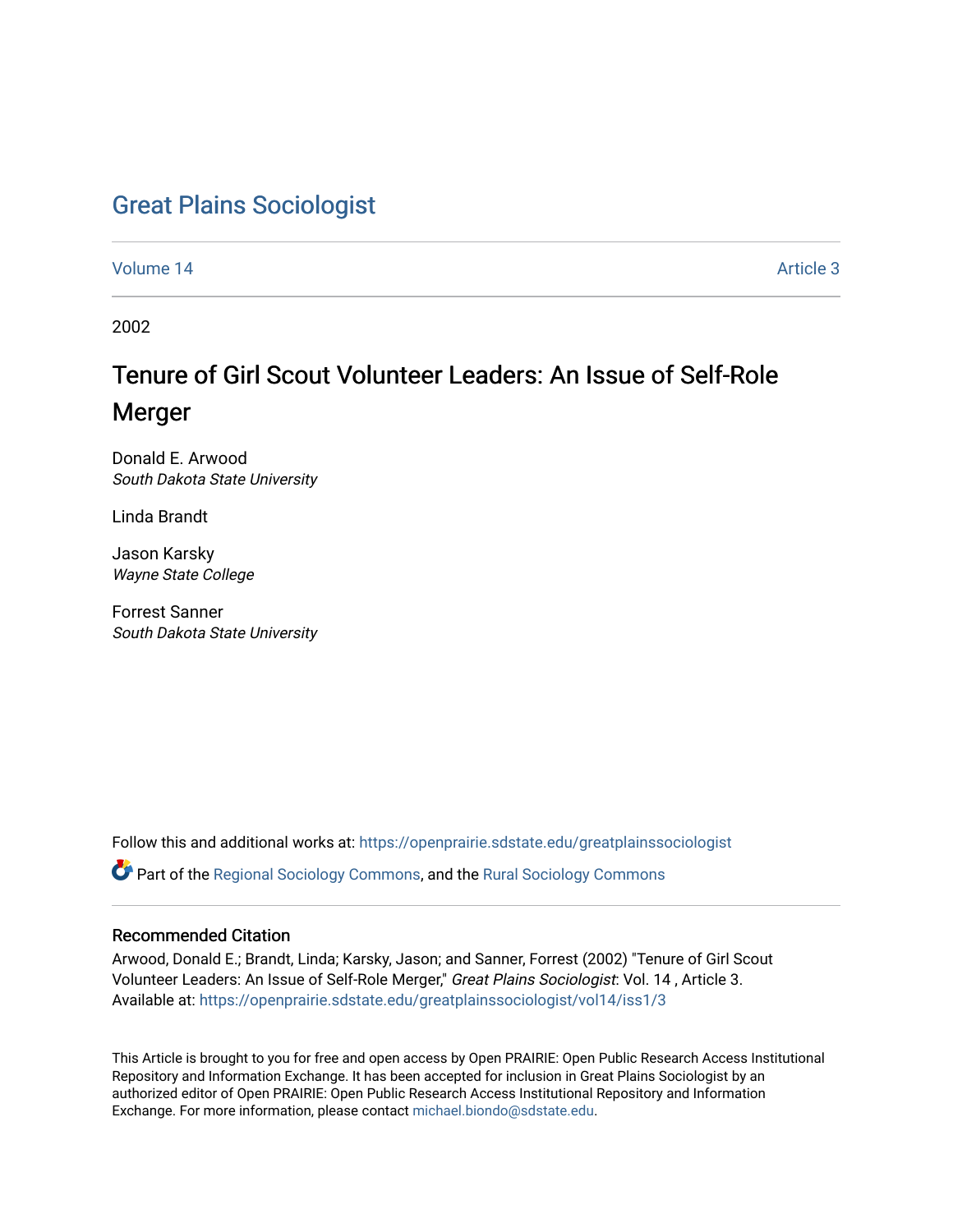# Tenure of Girl Scout Volunteer Leaders: An Issue of Self-Role Merger

Donald E. Arwood Linda Brandt, Jason Karsky, Forrest Sanner^

#### Abstract

Past and present Girl Scout Volunteer Leaders (GSVLs) in a regional Girl Scout council were sampled to determine the factors that theoretically lead to self-role merger as a GSVL. Self-role merger as a GSVL exists when interacting with others, as a GSVL, is important in sustaining one's sense of worth as a person. The relationship between self-role merger and tenure as a GSVL was also  $ext{examine}.$  A test of hypotheses shows that the following variables are strongly related with self-role merger: a sense of achievement gained through role performances, the friendships developed through volunteering, and the extent of activities performed by the GSVL and her troop. A moderate, positive association was found between selfrole merger scores and tenure; however, the strength of the relationship was much stronger for GSVLs whose daughters had previously left scouting. These findings support the structural symbolic interactionist theory of GSVLs developed in this article. Regional Girl Scout councils should consider these findings when developing strategies to retain GSVLs.

#### Research Question

The previous four decades have seen an explosion in the proportion ofwomen residing on the Northern Great Plains who are employed. In 1970, forty-eight percent of all women with children ages 6-17 were in the labor force; this increased to eighty-two percent in

Published by Open PRAIRIE: Open Public Research Access Institutional Repository and Informatio

<sup>&</sup>lt;sup>1</sup> Donald E. Arwood is a Professor of Sociology at South Dakota State University; Linda Brandt is in family practice; Jason Karsky is a professor in the Dept. of Sociology, Psychology & Criminal Justiceat Wayne State College -Nebraska; Forrest Sanner has just received his PhD from the SDSU sociology department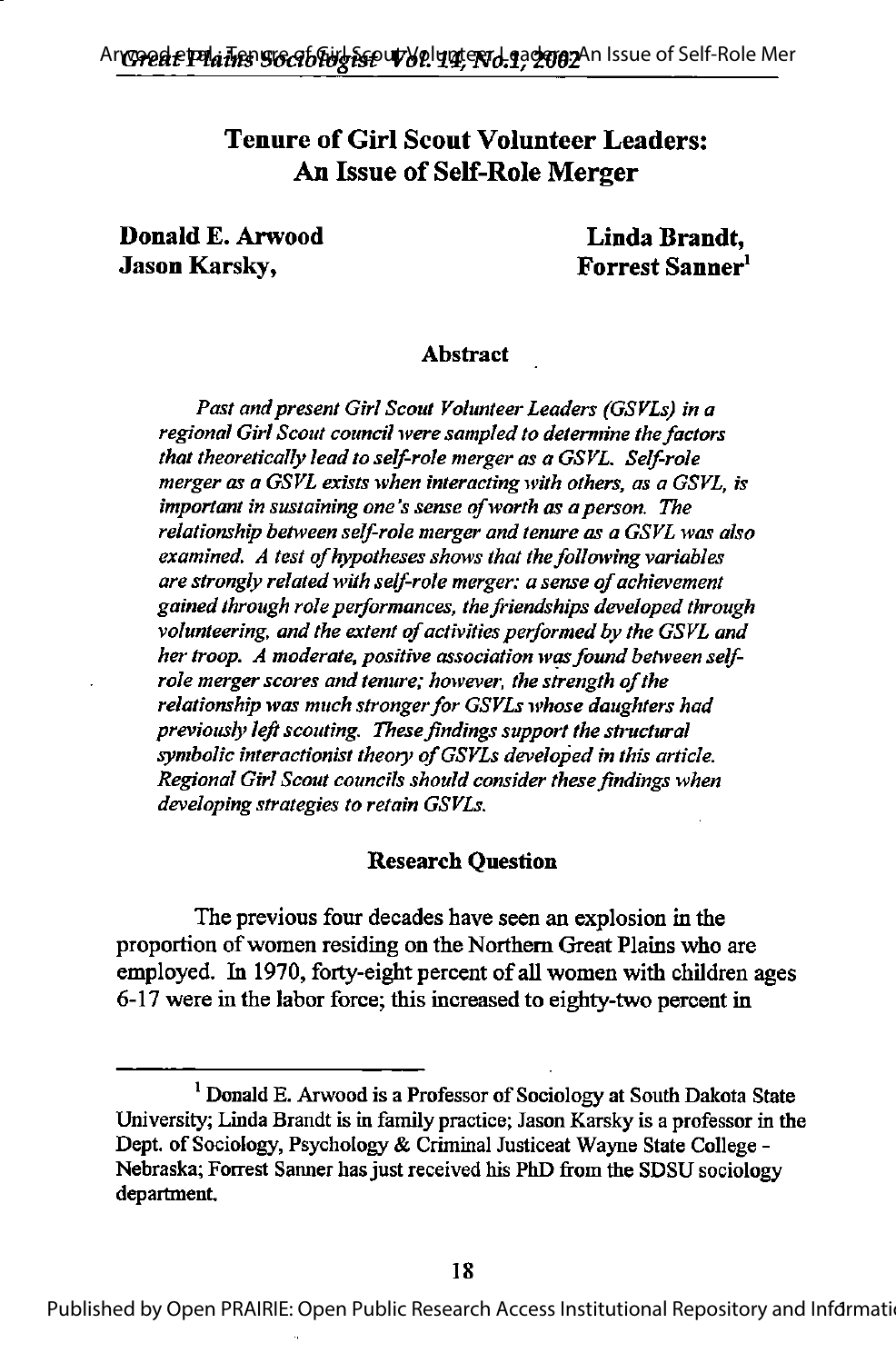1990. $^2$  During the same period, many organizations have struggled to secure and retain volunteers. The Girl Scouts is one such organization. Most Girl Scout Volunteer Leaders (GSVLs) become volimteers at the insistence of their daughters and stay only as long as their daughters remain Girl Scouts (a problem with retention that concems regional Girl Scout councils). But some GSVLs remain as leaders long after their daughters have left Girl Scouting. Why? Indeed, what are the factors associated with GSVL tenure, whether long or short, of which Girl Scout councils can take advantage?

### Theoretical Answer

## **Background**

Why mothers volunteer and how much they participate depends on many factors, only some ofwhich have been clearly delineated. Many individual differences exist among volunteers, but in an age when many women must care for young children and/or work to help support their families, role conflict is a major deterrent to joining and persisting at it (Knoke and Thomson 1977). Nevertheless, if GSVLs are typical volunteers, they are married with children of school age, are in their midtwenties, are more educated than the general public, and are the children of volunteers themselves (Tomeh 1972; Knoke and Thomson 1977; and Wilson 1990). Studies of long-term GSVLs have shown them also to be mothers with the time available to volunteer, to have a daughter in scouting, to have support of the Girl Scout organization, and to be seeking to meet social and self-oriented needs (Helbling 1986; Czepiel 1992; Raskoff 1994), particularly the needs of afftliation, achievement, and power (Brandt 1998).

### Symbolic Interaction and Self-Role Merger

A GSVL is a rational, goal-oriented individual who has chosen to become a Girl Scout leader and to do what that commitment entails (Brandt 1998). Then each year she chooses whether or not to continue enacting that role. When a mother becomes a GSVL, she learns the responsibilities and behaviors expected of that position. She also brings to the position certain unique personal needs that must be met by her role performances. Ifthese needs are met, she will incorporate the role into

 $2$  The region includes Nebraska, North Dakota, and South Dakota.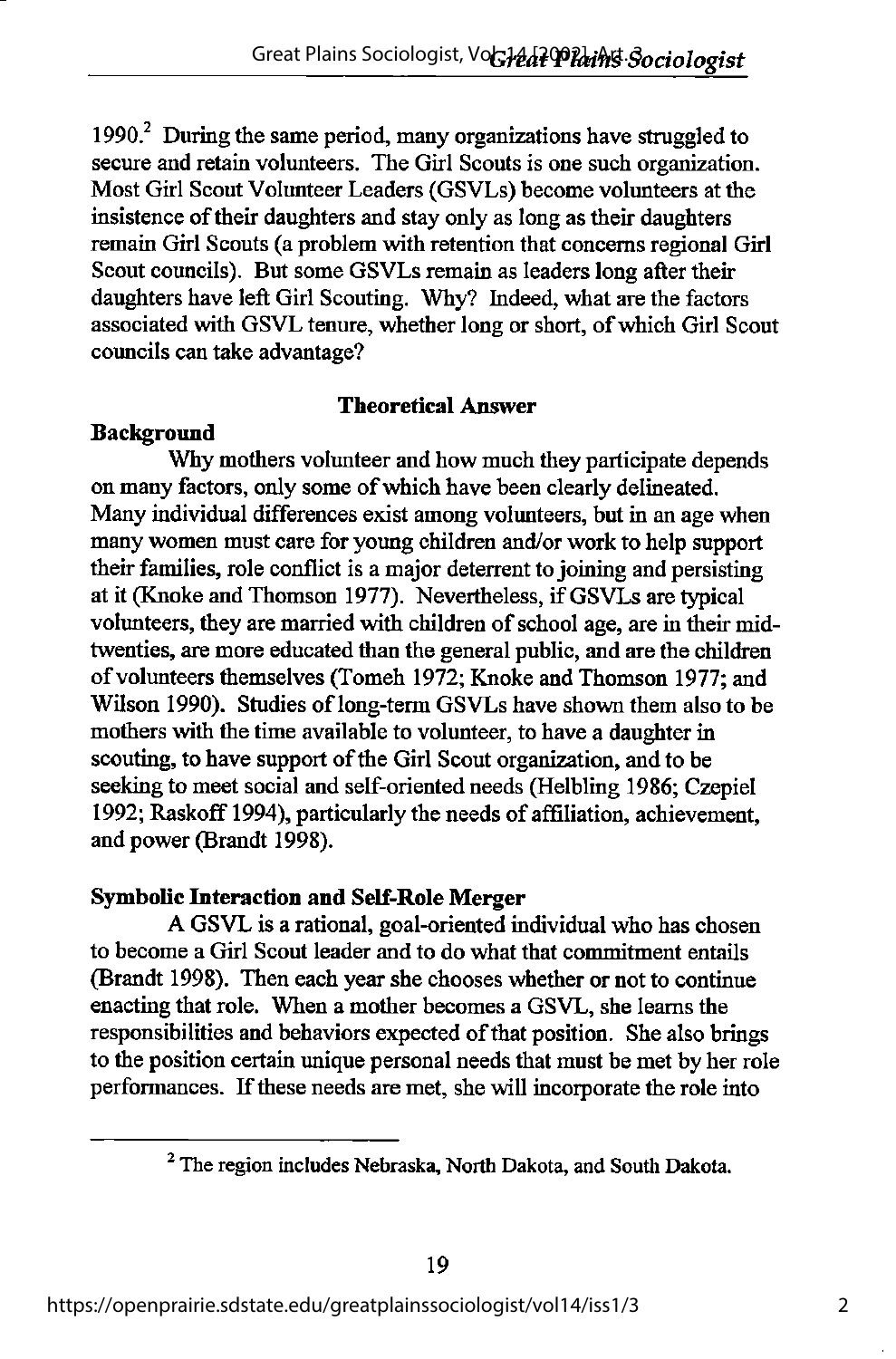own self-identity. She will make it her own.<sup>3</sup> This incorporation of roles into one's identity is called self-role merger, and it can be studied from a structural symbolic interactionist perspective.

There are four major themes to come out of symbolic interactionist theorizing. The first postulate is that people act toward a symbolic reality. They "name, remember, categorize, perceive, think, deliberate, problem solve, transcend space and time, transcend themselves, create abstractions, create new ideas, and direct themselves—all through the use of the symbol" (Charon 1992: 65). A second focus is on process. In terms of process, our definitions are never static; they are always open to change. For instance, a novice GSVL may have volunteered for the Girl Scout leadership position in order to fulfill her definition of herself as a mother, a nurturer of a child. But over time, as she gains self-worth from the performance, the motives for being a GSVL may very well shift to more self-fulfilling reasons. The friendships she makes among scouts and other leaders, and her desire to maintain these relations, may also become a motive for her persistence as a GSVL. Why her self-concept changes is less important than the fact that the change emerges out of the interactions she has with others. This brings us to the third theme, which contends that social reality is interactive. We name, categorize, deliberate, problem solve, and even alter our definitions when interacting with others. As noted above, even our definitions of our selves and our motives emerge out of the interactions we have with others. The fourth theme is endemic to sociology; symbolic interactionists observe symbolic behavior, social processes, and social interactions in order to infer some underlying patterns (Hewitt 1994). This is especially true for structural symbolic interactionists.

Structural symbolic interactionists accept the structural claim that there is an objective social reality that lies outside subjective constructions (Stryker and Burke 2001). Social structure provides "the symbolic and material resources for action" that can either facilitate or constrain collective and individual action (Stryker 1995). One way

<sup>&</sup>lt;sup>3</sup>It is not uncommon for GSVLs to introduce themselves as Girl Scouts and Girl Scout leaders. It is also common for GSVLs to wear Girl Scout pins during nonscouting activities. Clearly, scouting is a central activity in these women's lives. These leaders have merged their self-concept with the role of a Girl Scout Volunteer Leader. Rosenberg (1979) calls this process psychological centrality; being a GSVL is important in identifying one's self-worth.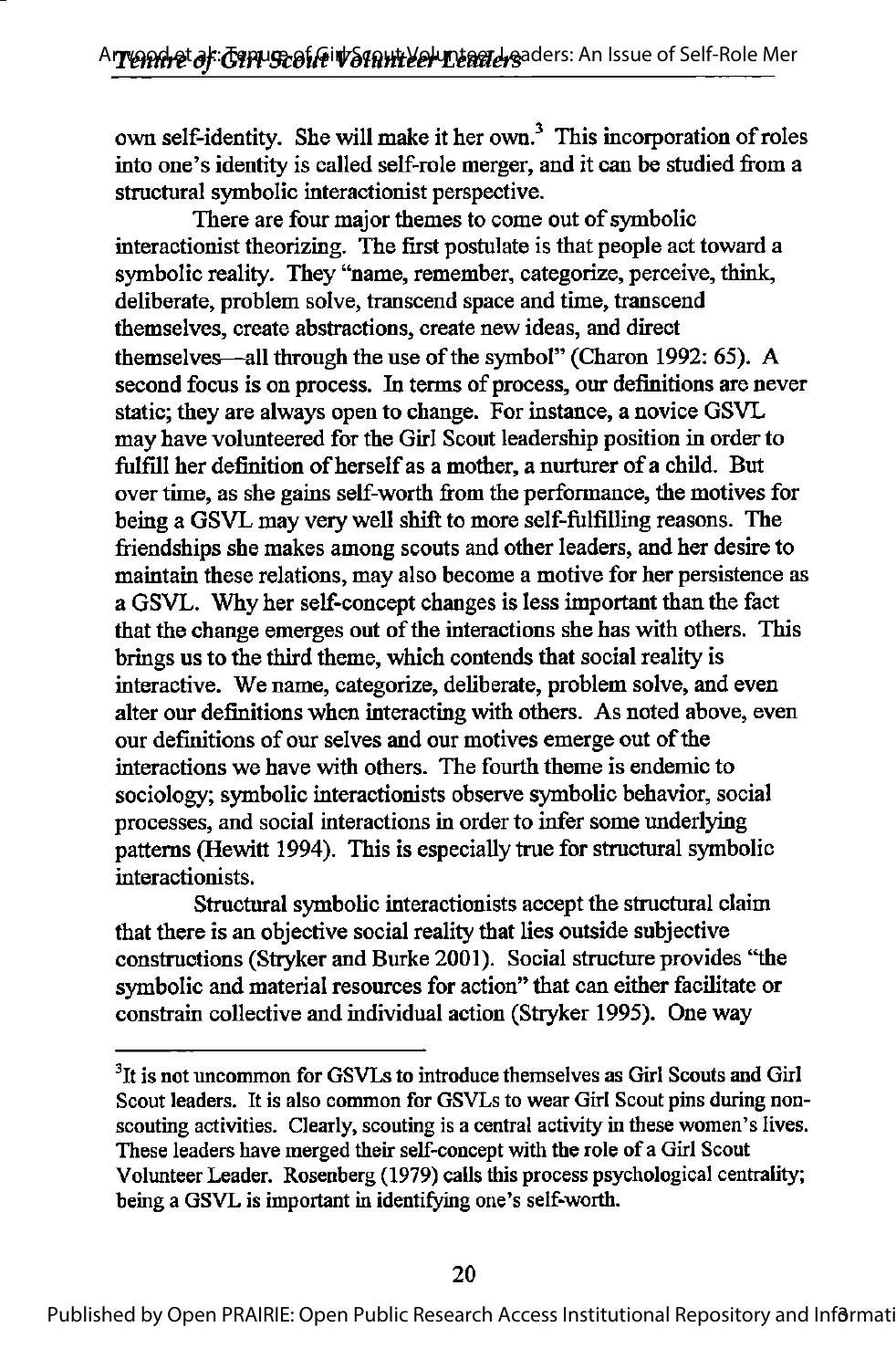structure facilitates and constrains social constructions is by providing social roles. A social role is a set of expectations for a position a person occupies in society. A mother who is a Girl Scout Volunteer Leader is occupying two positions, mother and GSVL. What she is expected to do as a mother and as a GSVL are the roles associated with those positions. What she actually does is called role performance.

Many people identify very strongly with the positions they occupy: mother, employee, Girl Scout leader, etc. They also define themselves in terms of the groups and social categories to which they belong: mothers, employees, Girl Scout leaders, etc. Structural symbolic interactionists define these conceptions variously as self-identities (Stryker 1980), prominent role-identities (McCall and Simmons 1978), person-role merger (Turner 1978), self-role congruence (Karsky, Arwood, and Penor-Ceglian 2000), and psychological centrality of an identity (Rosenberg 1979). The expectations associated with the GSVL become the characteristics of the mother's self-views.

Several structural symbolic interactionists have attempted to measure the importance people give to their various self-role identities (Stryker 1994). They have discovered that the more important a particular identity is, the more often that identity will be called up and enacted, even when actors have other role-obligations. Actors choose the important identity over others when they want to maintain ties with those with whom the identity is aligned with in social interaction (Stryker 1980; McCall & Simmons 1978) and when they feel obligated to those others (McCall  $&$  Simmons 1978). In terms of the obligations mothers have for their daughters, it is readily apparent how social structure as social roles directs behavior; GSVL is a means of enacting the mothering role. Identities are also important to people when they have invested time and effort in the identities, and when they expect intrinsic and extrinsic rewards from concurring role performances (McCall & Simmons 1978; Arwood & Hess 1998). These motives point to the facilitating nature of social roles. Structural symbolic interactionists (Stryker and Burke 2001; Stets and Burke, forthcoming) claim that people seek out people and activities that allow them to "act out" their self-related desires. This is what we mean by motives. To this facilitator list, Michener, DeLamater, and Schwartz (1986) add the sense of competence, pleasure, and satisfaction that concurring role performances are expected to provide.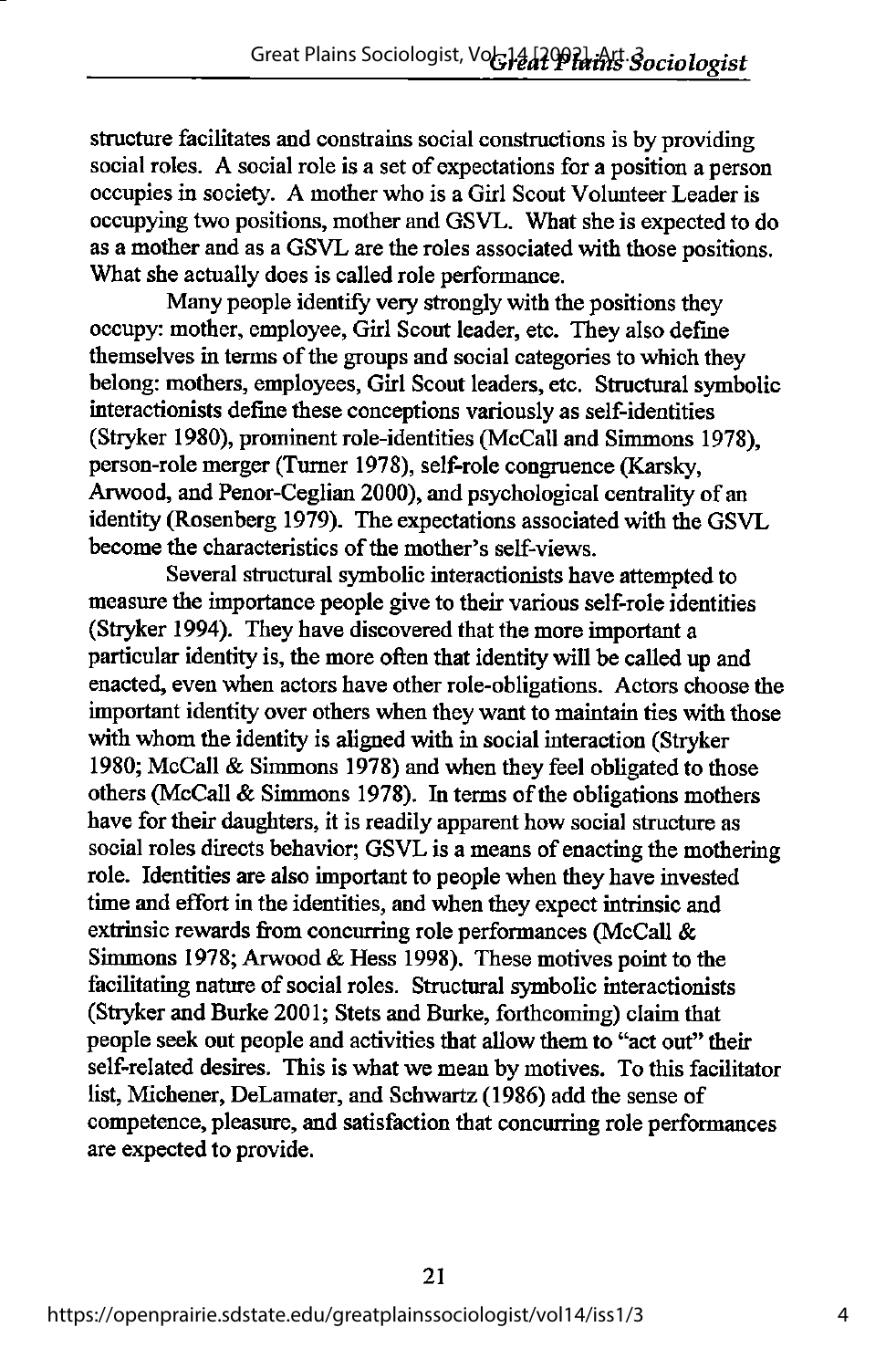We must remember that any of the roles a person is expected to perform may have these features. Parent and breadwinner are two of them. Indeed, the investments, rewards, pleasure, and friendships associated with GSVL roles can be overshadowed by family-oriented motives that initially brought the GSVL to scouting in the first place. Unless the GSVL forges a new identity as a person committed to Girl Scouting, and not just to her family, she may very well drop out when her daughter does. Indeed, structural symbolic interactionists often attempt to "understand how and why individuals select among role performances [to perform] given the various possible alternatives" (Serpe 1987: 44).

Structural symbolic interactionists have found the answer in a simple proposition. In general, role choices are embedded in the social structure. In less abstract terms, people act on the basis of who they think they are, and who they think they are—their identities—mirror the relationships they have with others. This "mirroring effect" has both behavioral and subjective components. If a GSVL has many, intense interactions with others while she is occupying the position of GSVL, the identity she associates with that position will be important to her selfworth and, because of this importance, she will be more willing to enact the roles she associates with the position of GSVL.

#### Testing the Answer

#### Research Design

Unlike conventional symbolic interactionists, structural symbolic interactionists agree with the neo-positivist assumption that empirical generalizations are possible and the theories built upon them are testable using quantitative methods (Stryker 1995). Thus, we feel comfortable using a cross-sectional research design in this study. Indeed, the concepts in the model were operationalized and then measured with a mail questionnaire.<sup>4</sup> Some of the questions were drawn from the works of Henderson (1979), Curtis (1990), and Oxenford (1991 and the rest of the questions were developed by the second author of this paper. The questionnaire was pre-tested on a panel of present and past GSVLs. Trainers and staff at the regional Girl Scout council also had a chance to critique the questionnaire. The altered questionnaire was then mailed to 546 present and past GSVLs believed to be residing in the catchment

<sup>&</sup>lt;sup>4</sup>For copy of the questionnaire, e-mail Don at donald arwood@sdstate.edu.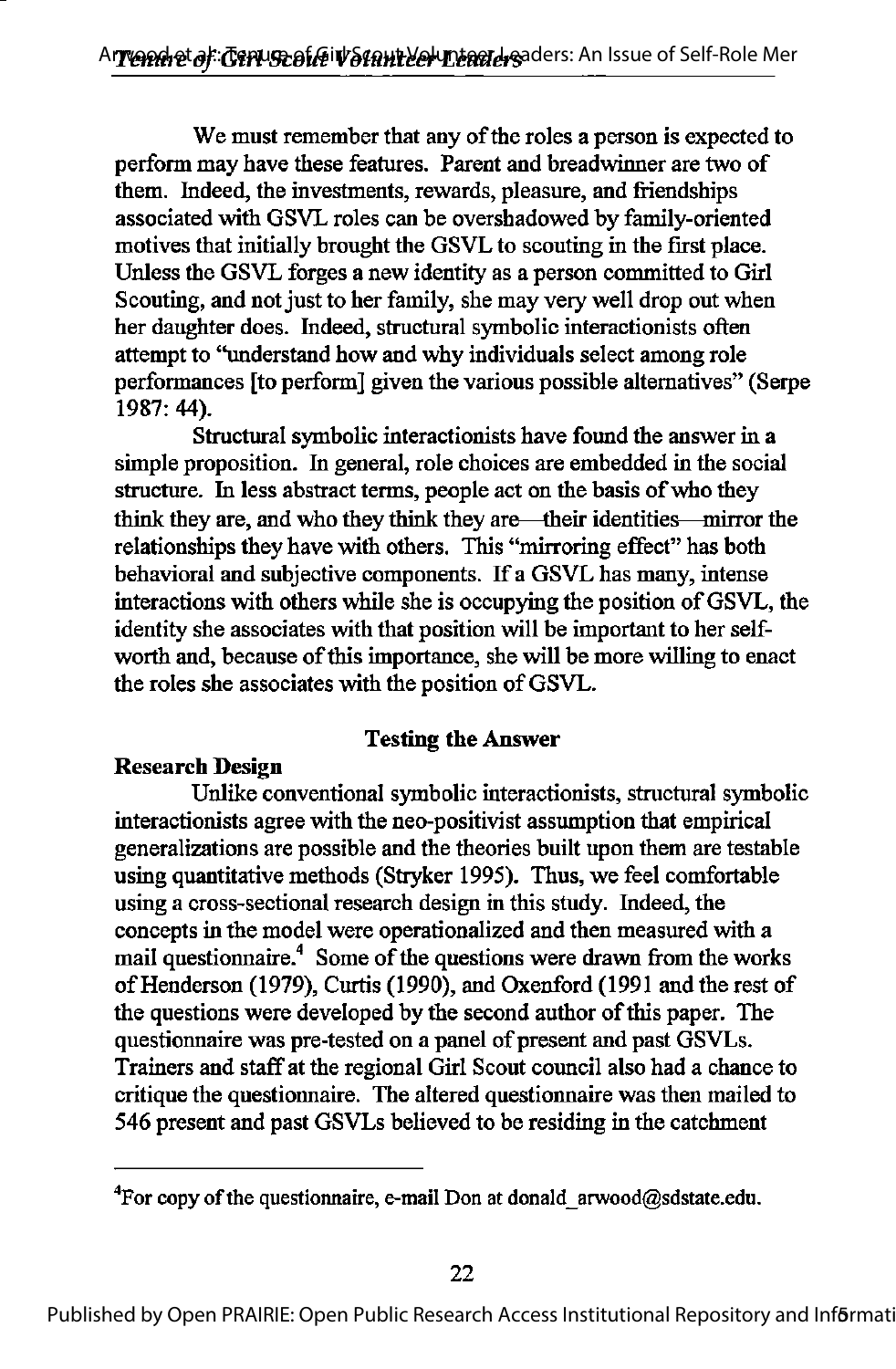area of a regional Girl Scout council in the Northern Great Plains. A total of 199 questionnaires (36%) were returned.

### **Hypotheses**

Several hypotheses were developed to test the veracity of our symbolic interactionist explanation of GSVL tenure. The first several hypotheses deal with the correlates of self-role merger.<sup>5</sup> Indeed, it was hypothesized that self-role merger index scores would be related positively with (HI) the exposure the GSVL had to the role from her parents; (H2) the number of voluntary memberships the GSVL has; (H3) the degree to which the GSVL joined to fulfill the desire to continue in the girl scout tradition; (H4) the level of Girl Scouting the GSVL had completed as a girl; (H5) the amount of training completed when joining up as a GSVL; (H6) scores on an index measuring the number of meetings, training sessions, and events attended by the leader and her troop; (H7) scores on an affiliation index; (H8) scores on an achievement index; (H9) scores on a power index; (HIO) scores on an attachment index. Self-role merger index scores were also expected (H11) to vary negatively with scores on a role conflict index. It was also hypothesized (HI2) that STQ-GSVLs would have lower self-role index scores than would all other GSVLs.<sup>6</sup> Finally, it was hypothesized (H13) that the association between self-role index scores and tenure (STQ vs. all others) would vary by the Girl Scout status of the GSVLs' daughters.

### Measurement

There are many measures of the behavioral component used in this study: (1) anticipatory socialization as a GSVL(was parent a scout leader); (2) number of volunteer memberships; (3) the number of friends and close friends the volunteer developed in Girl Scouting; (4) the amount of training the leader had;  $(5)$  whether she was a scout as a girl;

 $<sup>5</sup>$ Self-role merger combines the z-scores for two questions, one dealing with the</sup> satisfaction derived from being a GSVL, the other dealing with the importance of being a GSVL.

 $\textdegree$ STQ-GSVL stands for GVSLs who quit or ended their tenures as GSVLs within three years of joining.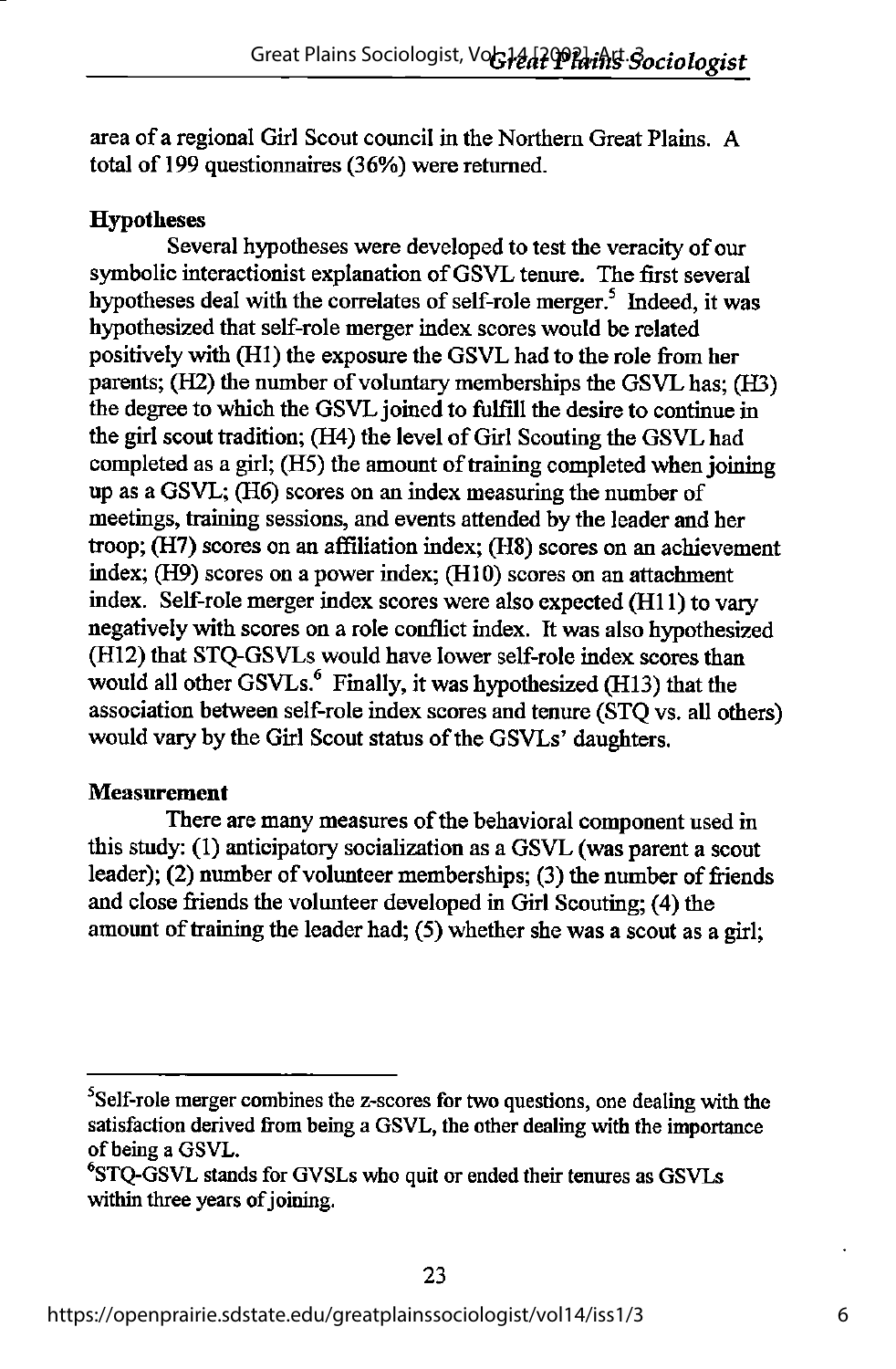and (6) how active the leader was in her final/previous year.<sup>7</sup> The subjective component was measured in terms of the facilitating nature of people's identities: (1) becoming a GSVL because of the desire to continue in the Girl Scouting tradition; and (2) amount of satisfaction the GSVL received from three self-oriented motives—affiliation, power, and achievement.<sup>8</sup> A possible "constraining" variable, role conflict, was also considered. Present and past GSVLs were asked to check offreasons why they wanted to quit, or did quit, volunteering. $9$ 

#### **Tests of Hypotheses**

Several measures of association are used in this study, including eta, phi. Spearman rho, and Pearson's r. The .05 level of significance is used for rejecting the null forms of the research hypotheses. The strengths of the associations can be found in table 1 and the crosstabulations that follow it.

The tests of the hypotheses show support for each hypothesis except H4, which predicts a positive relationship between level completed as a Girl Scout and self-role merger. Even so, the strengths of the associations vary considerably. Self-role merger is only weakly related with anticipatory socialization (HI), voluntary memberships  $(H2)$ , and training at the beginning of the GSVL's tenure  $(H5)$ . Moderate associations were found between self-role merger and desire to continue the Girl Scout tradition (H3), affiliation index (H7), power index (H9), role conflict (H11), and tenure (H12). Self-role merger scores were found to be strongly related with activities of the GSVL and her troop (H6), achievement index (H8), and attachment index (HIO).

 $<sup>7</sup>$ Activities were measured in terms of the number of meetings, training sessions,</sup> and other events the leader attended; the number of meetings and events attended by the girls in her troop; and the number of try-its or badges the girls eamed.

 ${}^{8}$ Affiliation deals with such things as being with one's daughter, with girl scouts, and with other leaders. Achievement includes such things as completing activities, working with parents, and leaming new things. Power deals with such things as running meetings, being in charge, and leading girls in activities. <sup>9</sup>Reasons included, among other things, too many obligations, daughter dropped out, health problems, returned to work, had a baby, had conflicts with other leaders, and too many rules.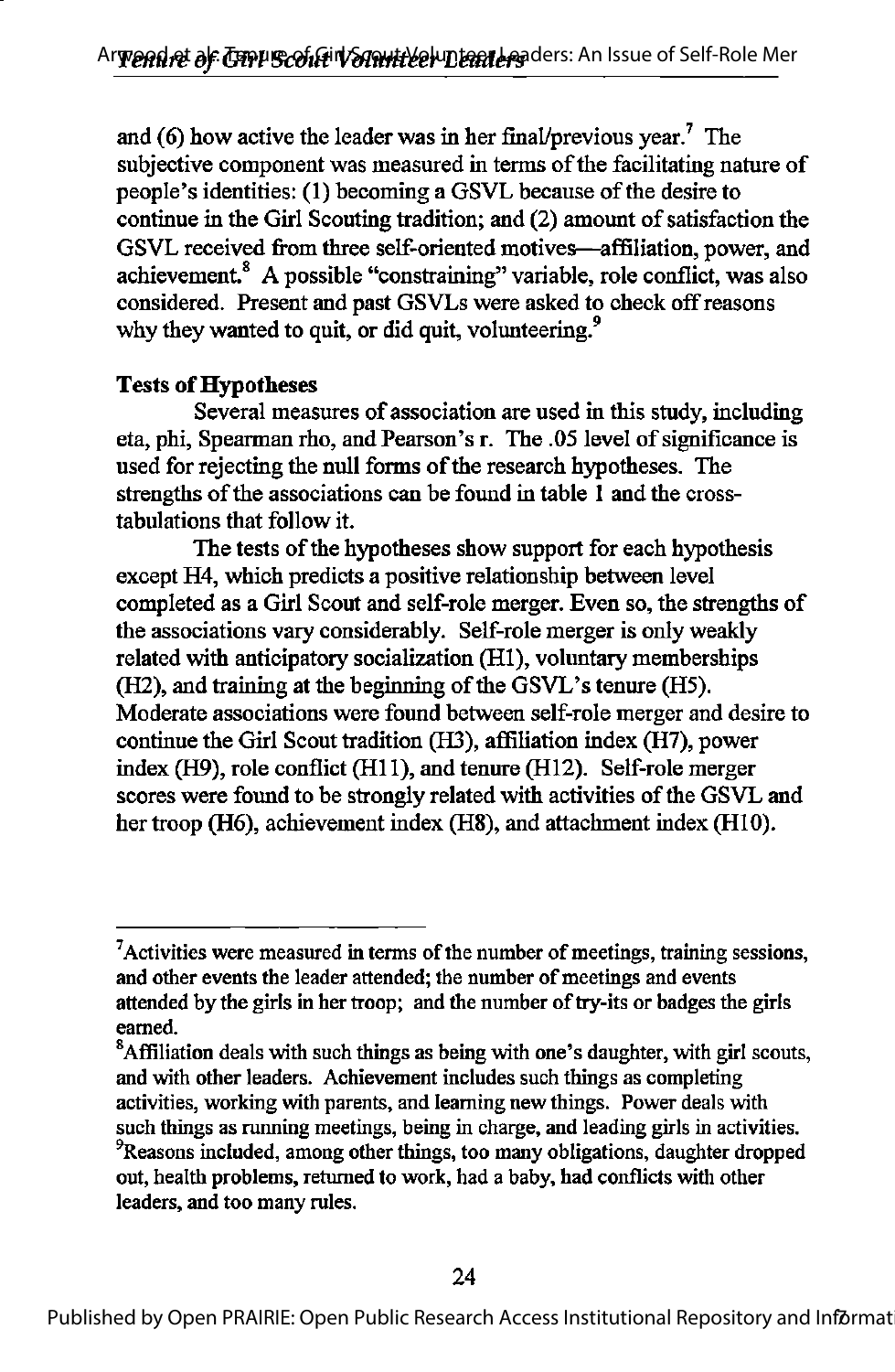#### TABLE 1: MEASURES OF ASSOCIATION WITH REGARD TO THE HYPOTHESES: SELF-ROLE MERGER BY SEVERAL INDEPENDENT **VARIABLES**

| $H_R$          | <b>Statistic</b> | Independent<br>Variable                   | $\mathbf n$ | <b>Strength</b> | P Value           |
|----------------|------------------|-------------------------------------------|-------------|-----------------|-------------------|
| H1             | rho              | Anticipatory<br>socialization             | 178         | .109            | .023              |
| H2             | rho              | Voluntary<br>memberships                  | 155         | .187            | .010              |
| $\mathbf{H}$   | $\mathbf r$      | Desire to continue<br>in the GS tradition | 179         | .411            | .001              |
| H4             | eta              | Level completed as<br>a girl scout        | 163         | .121            | $\overline{.121}$ |
| H <sub>5</sub> | rho              | Training at<br>beginning                  | 153         | .219            | .003              |
| <b>H6</b>      | $\mathbf{r}$     | <b>Activities of GSVL</b><br>& troop      | 142         | .500            | .001              |
| H7             | $\mathbf{r}$     | <b>Affiliation</b> index                  | 178         | .394            | .001              |
| <b>H8</b>      | r                | Achievement index                         | 153         | .558            | .001              |
| H <sub>9</sub> | $\mathbf{r}$     | Power index                               | 171         | .455            | .001              |
| <b>H10</b>     | r                | Attachment index                          | 178         | .512            | .001              |
| <b>H11</b>     | r                | Role conflict index                       | 128         | $-316$          | .001              |
| $H12*$         | phi              | Tenure--short term<br>quit vs. all others | 181         | .327            | .001              |

\*For this hypothesis only, self-role merger is the independent variable and tenure is the dependent variable.

Hypothesis 13 is tested with the elaboration model. The elaboration model looks at the degree to which a control variable alters the strength or pattern of an association between a single independent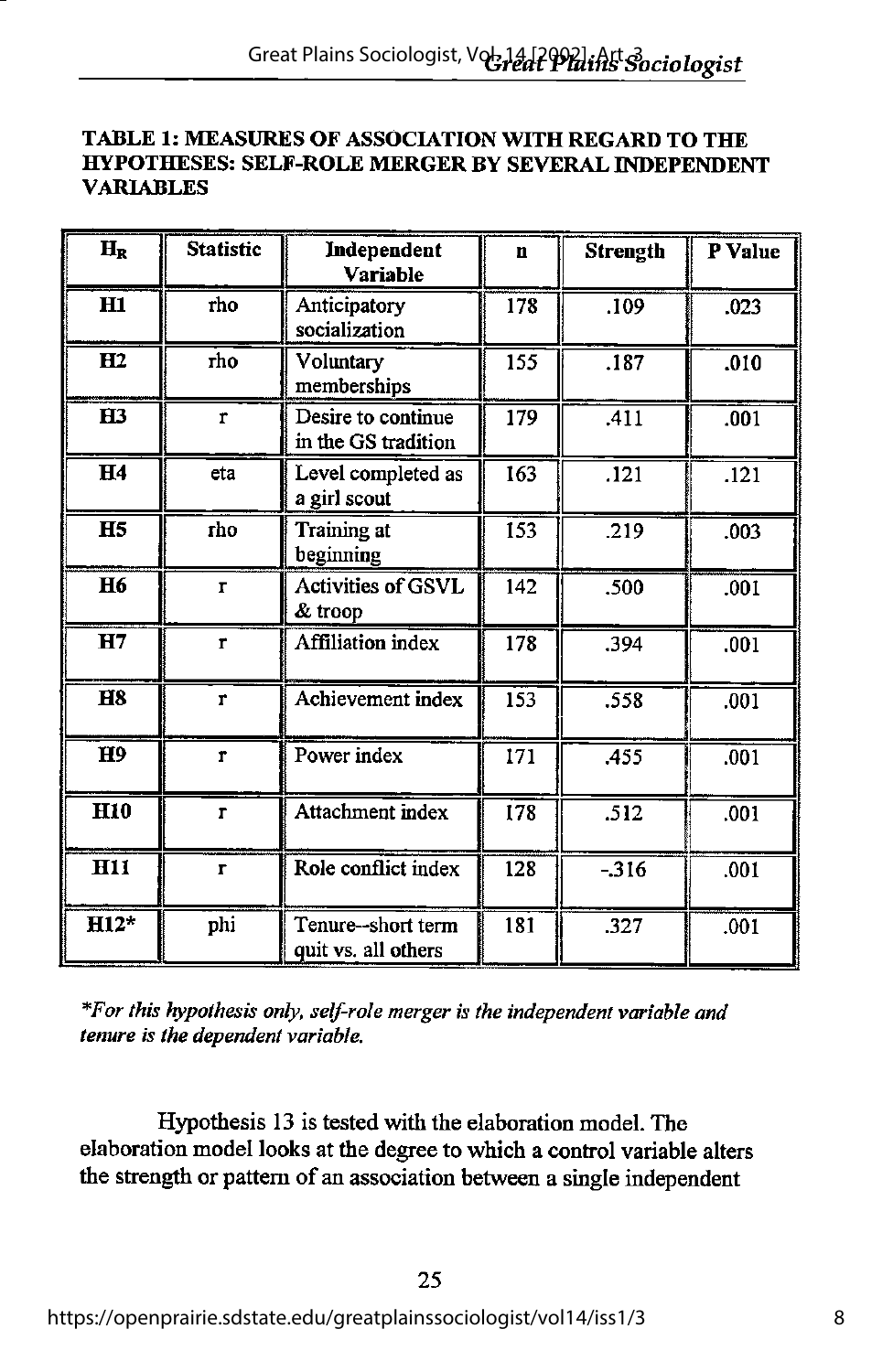variable and a single dependent variable (Healey 1999). It is reserved for data displayed in bivariate tables.

The modeling begins with a zero-order table and a zero-order correlation, which together describe the association between the independent and dependent variables. The zero-order relationship in hypothesis 13 deals with the association, or effect size, between self-role merger index scores and tenure (see zero-order Table 2). A total of 168 GSVLs were included in this model; 39 were short-term quitters,  $^{10}$  while 129 were presently GSVLs or had quit after three years. Of the 88 GSVLs with low self-role merger, 32 (36.36%) were short-term quitters, while only 7 of the 80 (8.75%) GSVLs with high self-role merger were short-term quitters. Phi is used to describe the zero-order correlation. The phi value of .327 reveals a moderate relationship between tenure and self-role merger.

TABLE 2: TENURE BY SELF-ROLE MERGER (INCLUDES ALL  $GSVLs$ ;  $n = 168$ )

|                |              | <b>SELF-ROLE MERGER</b><br><b>SCORES</b> |            |     |
|----------------|--------------|------------------------------------------|------------|-----|
|                |              | LOW                                      | HIGH       |     |
|                | <b>STQ</b>   | 32 36.36%                                | 8.75%<br>7 | 39  |
| <b>TENURE?</b> | <b>OTHER</b> | 56 63.63%                                | 73 91.25%  | 129 |
|                |              | 88                                       | 80         | 168 |
|                | $phi = .372$ | $=.001$<br>n                             |            |     |

The next step in the elaboration model is to construct first-order tables and calculate first-order correlations. This is done for each category of the control variable. The control variable in H13 is the membership of the GSVL's daughter. Has she dropped out of scouting or is she still a member? Let's look at the association between self-role merger and tenure for only those GSVLs whose daughters have dropped out of scouting (see Table 3).

 $10$  No negative connotation is implied by this term.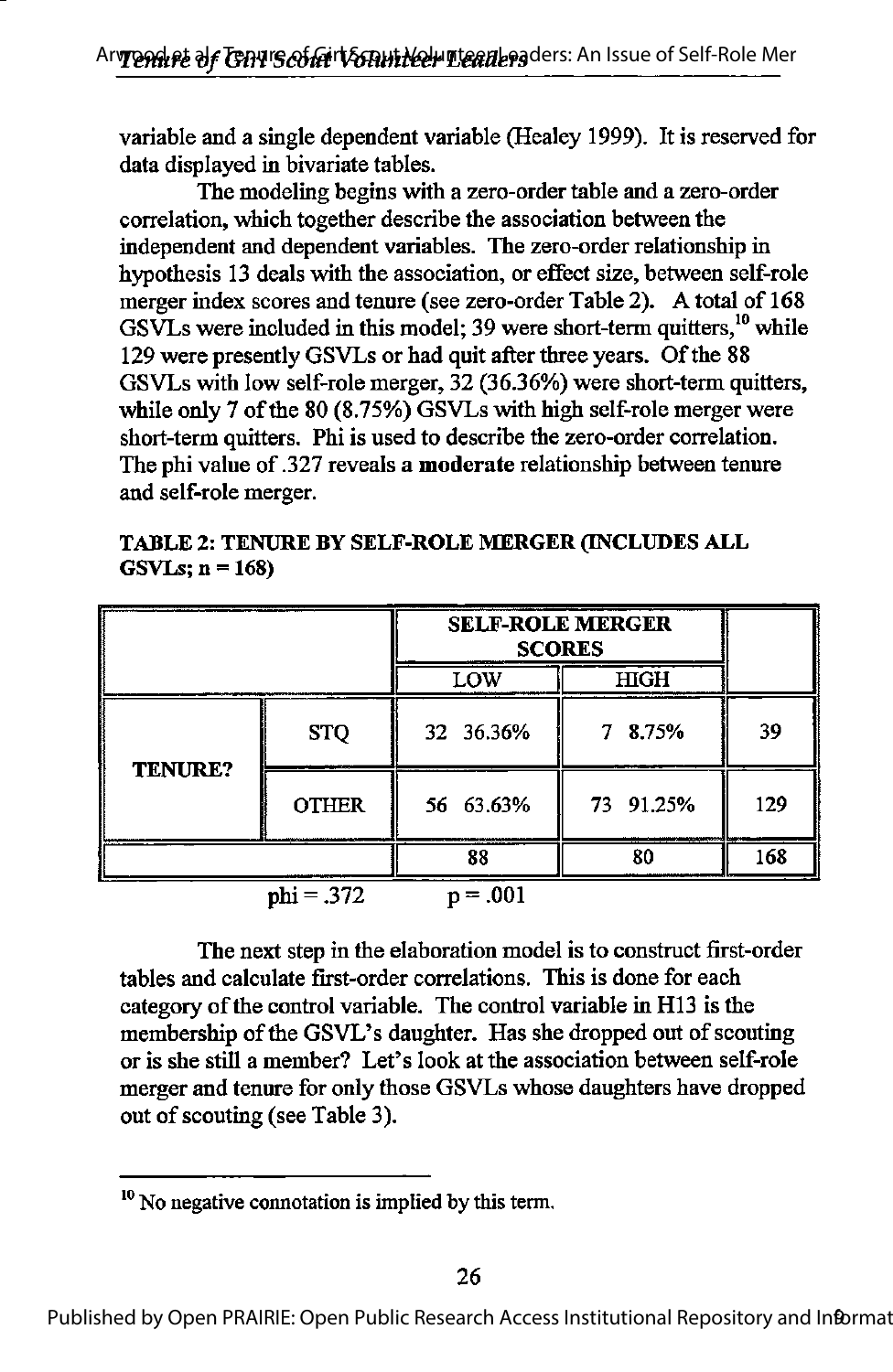The strength of the relationship is different. Of the 30 GSVLs with low self-role merger,  $25(83.33%)$  were short-term quitters; of the 18 with high self-role merger scores, only 6 (33.33%) quit within the first three years. The phi of.506 reveals a strong association between selfrole merger and tenure.

TABLE 3. TENURE BY SELF-ROLE MERGER (INCLUDES ALL GSVLs w/ DAUGHTERS WHO HAVE DROPPED OUT OF SCOUTING;  $n = 48$ 

|                |              | <b>SELF-ROLE MERGER</b><br><b>SCORES</b> |             |    |
|----------------|--------------|------------------------------------------|-------------|----|
|                |              | LOW                                      | <b>HIGH</b> |    |
|                | <b>STQ</b>   | 25 83.33%                                | 6 33.33%    | 31 |
| <b>TENURE?</b> | <b>OTHER</b> | 5 16.67%                                 | 12 66.67%   |    |
|                |              |                                          |             | 48 |

phi = .506 p = .001

Let's now look at the association between self-role merger and tenure for only those GSVLs whose daughters are still in scouting (see Table 4). There are only 8 short-term quitters among these GSVLs. Of the 58 GSVLs with low self-role merger, only 7 (12.07%) were shortterm quitters; of the 62 with high self-role merger scores, only 1 (1.61%) quit within the first three years. The phi of.209 reveals a weak association between self-role merger and tenure.

The final step in the elaboration is to compare the first-order correlations with the zero-order correlation and, then, to make a decision as to the effect of the control variable on the association between the independent and dependent variables. Li our case, the zero-order correlation is .372, which reveals a moderate association between selfrole merger scores and tenure for all GSVLs with daughters who had ever been (or still are) Girl Scouts. The first of the first-order correlations—the sample that only includes GSVLs with daughters who have dropped out of scouting—is .506, which reveals a strong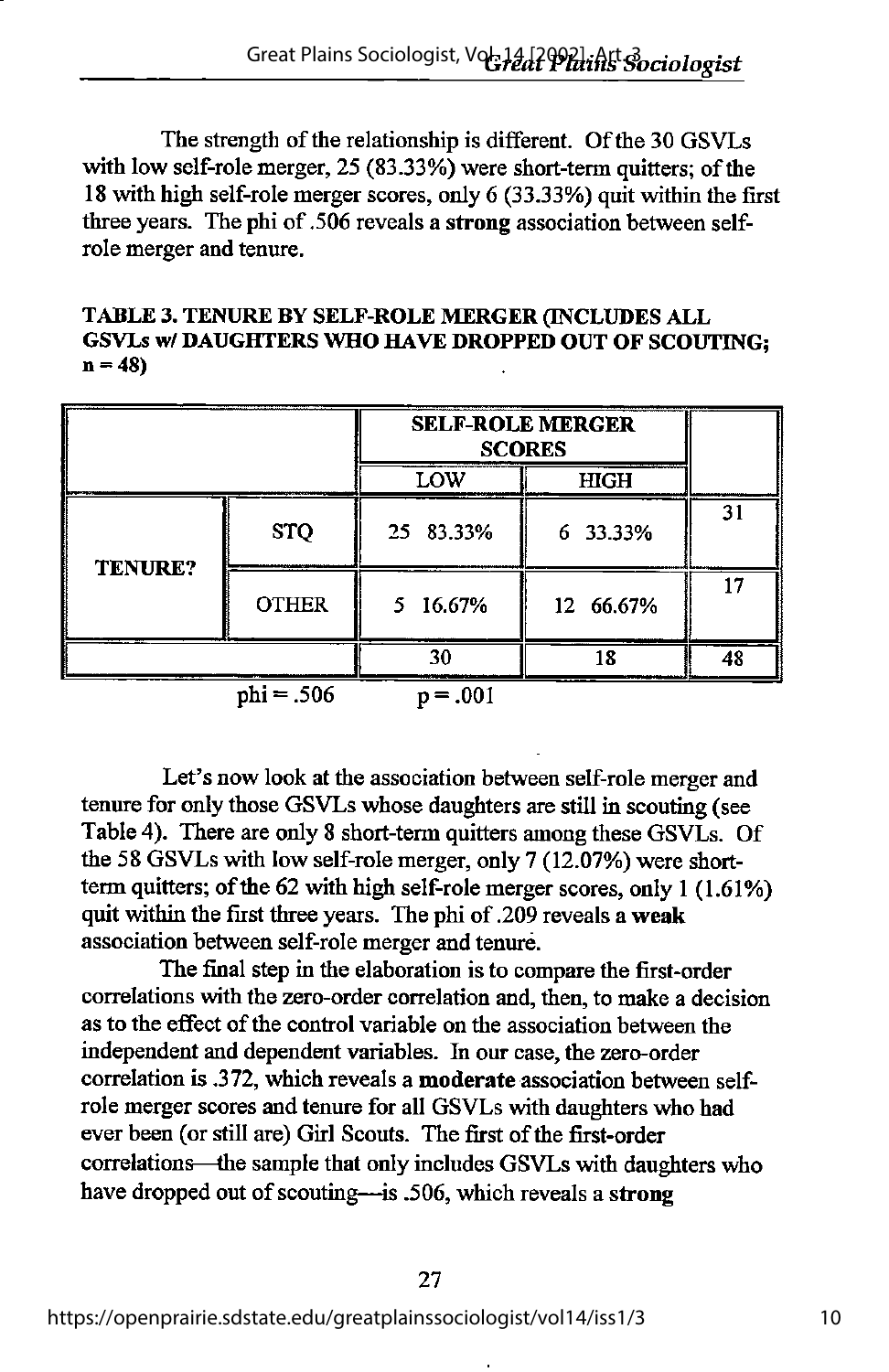association. For the second first-order correlation—die sample that includes GSVLs whose daughters are still Girl Scouts—the strength of the association is a weak .209.

|              |              | <b>SELF-ROLE MERGER</b><br><b>SCORES</b> |           |     |
|--------------|--------------|------------------------------------------|-----------|-----|
|              |              | LOW                                      | HIGH      |     |
|              | <b>STQ</b>   | 7 12.07%                                 | 1.61%     | Q   |
| TENURE?      | <b>OTHER</b> | 51 87.93%                                | 61 98.39% | 112 |
|              |              | 58                                       | 62        | 120 |
| $phi = .209$ |              | = .001                                   |           |     |

#### TABLE 4: TENURE BY SELF-ROLE MERGER (INCLUDES ALL GSVLs w/ DAUGHTERS WHO ARE STILL IN SCOUTING;  $n = 120$ )

What do these correlations reveal? According to Healey (1999), whenever a mixed relationship exists (one first-order correlation is stronger than the zero-order correlation while the other is weaker), the investigator has discovered an interaction effect. The assumed causal relationship that self-role merger accounts for length of tenure must be revised to take into account the membership of GSVLs daughters. When the daughter has dropped out of scouting, the relationship between selfrole merger and tenure is strong, but the strength of the relationship is much weaker for GSVLs whose daughters are still Girl Scouts. It appears that the importance of self-role merger as a GSVL "kicks in" only when the GSVL's daughter has dropped out of scouting.

#### **Evaluation of the Answer**

The results of hypothesis testing support structural symbolic interactionists' claim that role choices are socially embedded. The GSVL role is more important in the process of identifying self with higher scores on (1) the desire to continue in the Girl Scouting tradition,  $(2)$  the number of role performances enacted,  $(3)$  the level of satisfaction with affiliation, achievement, and power goals met, and (4) the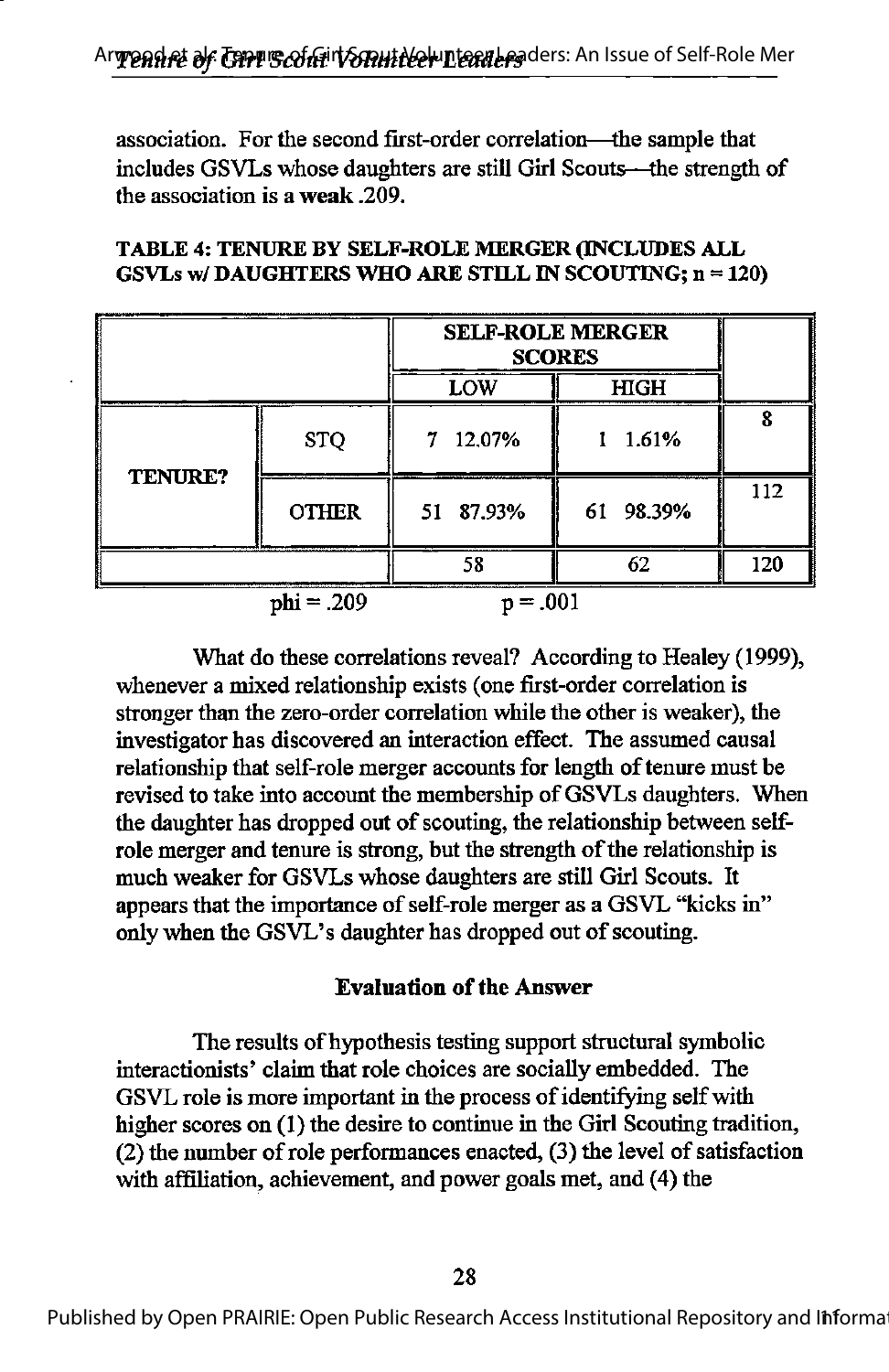attachments the leader has with adults she knows through scouting. Indeed, all of these relationships are either moderate or strong. The results also reveal a negative association between role conflict and selfrole merger. This makes sense, both from a symbolic interactionist perspective and a role theory perspective. When the number of other expectations—lack of time, work, had a baby, other family responsibilities—were high, self-role merger scores tended to be low. And when strife with other volunteers and dissatisfaction with leadership norms were high, self-roIe merger index scores tended to be low.

The importance of self-role merger in explaining tenure is especially meaningful when one considers just those GSVLs whose daughters have dropped out of scouting. For these leaders, the correlation between self-role merger scores and tenure was substantial. This has both theoretical and practical implications. In order to retain volunteers, regional Girl Scout Leaders need to develop training and activities that conform to the mothers' identity issues. For instance, they can (1) stress the tradition of Girl Scouting and its role in women's lives; (2) demonstrate that GSVLs gain satisfaction from affiliating with likeminded women; and (3) show them how they can develop leadership skills and gain satisfaction from it.

Further research should test these conclusions. This is important because very little research has been done on GSVLs. Besides, the sample used in this study was fairly narrow; the GSVLs in the regional Girl Scout council that was sampled were mostly white and middle-class. Before the conclusions of this study can be generalized with any degree of authority, the theory should be tested on GSVLs of varying races, social classes, and regions. A sample with a larger number of GSVLs who have quit within a three-year period needs to be done, particularly to further test the authors' role conflict proposition.

Regardless of these limitations, the implications of the research should not be overlooked. The test of hypotheses supports the structural symbolic interactionist claim that social structure, in the form of social roles, acts to both constrain and facilitate behavior. Most mothers become GSVLs out of a sense of parental obligation to their daughters, and most quit when their daughters do; however, mothers who stay in scouting after their daughters have given it up do so because they have made the GSVL role one of their self-identities. For these mothers, volunteering meets self-related goals of achievement, affiliation, attachment, and power that are not met by other identities. It appears

t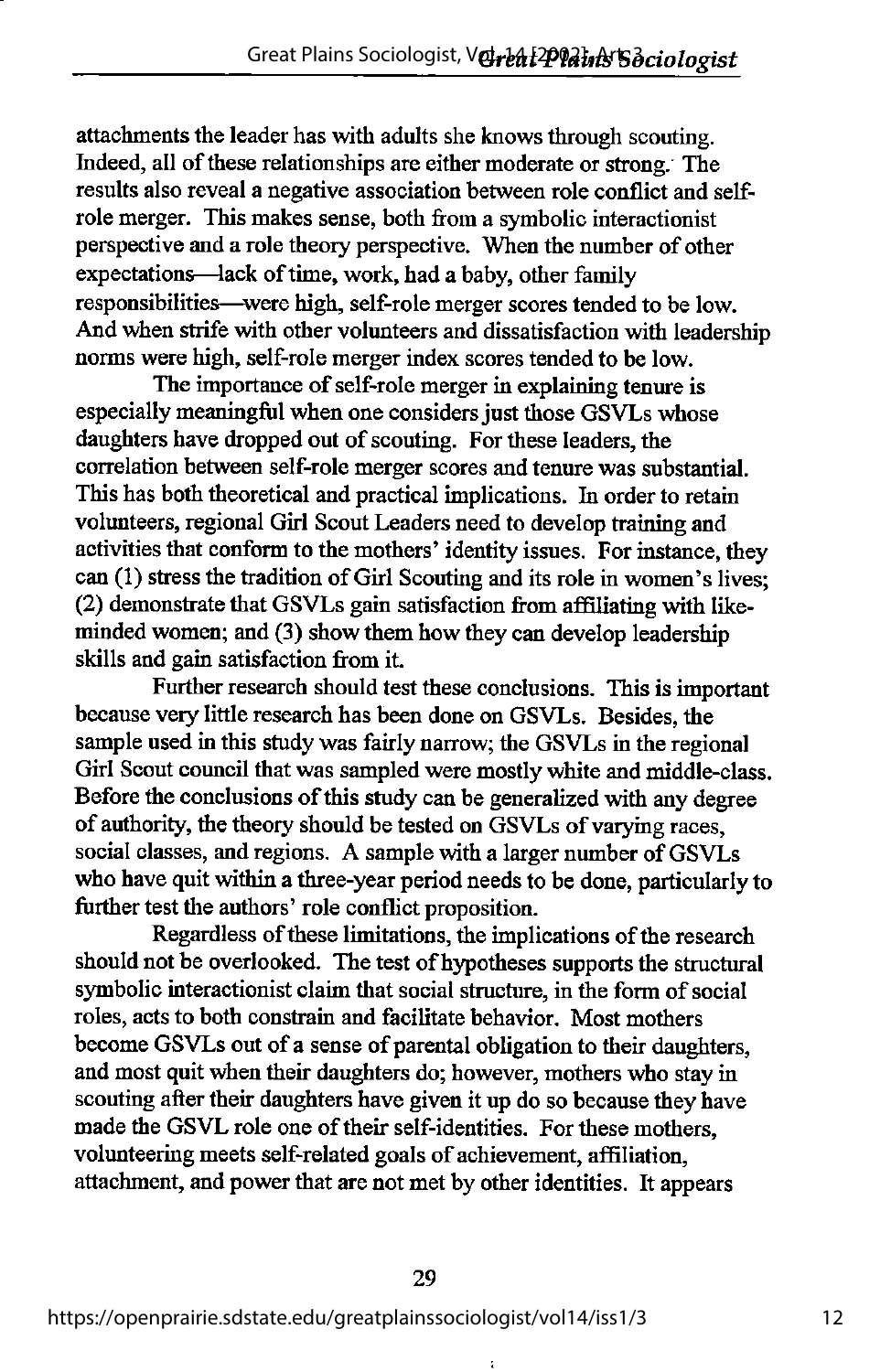that this new role-identity, then, facilitates longer tenure as a GSVL. Regional Girls Scouts councils would be better able to reduce turnover of GSVLs if they focused on these conclusions.

#### BIBLIOGRAPHY

- Arwood, Donald E. and Donna J. Hess. 1998. "The Importance of College Student Academic Goals: A Symbolic Interactionist Approach," The Great Plains Sociologist 11 (1): 34-50.
- Best, J. 1993. "But Seriously, Folks: The Limitations of the Strict Constructionist Interpretation of Social Problems." In J.A. Holstein and G. Miller (Eds). Reconsidering Social Constructionism (pp. 129- 147). NY: Aldine De Gruyter.
- Brandt, Linda A. 1998. Dissertation. "Girl Scout Volunteer Leader Retention: An Issue of Self-Role Merger," Brookings, SD: South Dakota State University.
- Charon, Joel M. 1992. Symbolic Interaction: An Introduction, An Interpretation, An Integration, Fourth Edition. Englewood Cliffs, NJ: Prentice Hall.
- Curtis, Otis Freeman. 1990. Dissertation. "A Study of Motivation to Volunteer in 4-H Program of Cooperative Extension in Massachusetts. Oak Bluffs, MA: University of Massachusetts.
- Czepiel, Elizabeth Anne. 1992. M.A. Thesis. "Volunteerism Patterns and Organizational Commitment of Girl Scout Leaders." Boston, MA: Boston College.
- Healey, Joseph F. 1999. Statistics: A Tool for Social Research. Belmont, CA: Wadsworth Publishing Company.
- Helbling, Elizabeth A. 1986. Dissertation. "A Descriptive Study to Identify the Characteristics of Long-Term Volunteers in a Youth Service Organization." Lincoln, NE: University of Nebraska.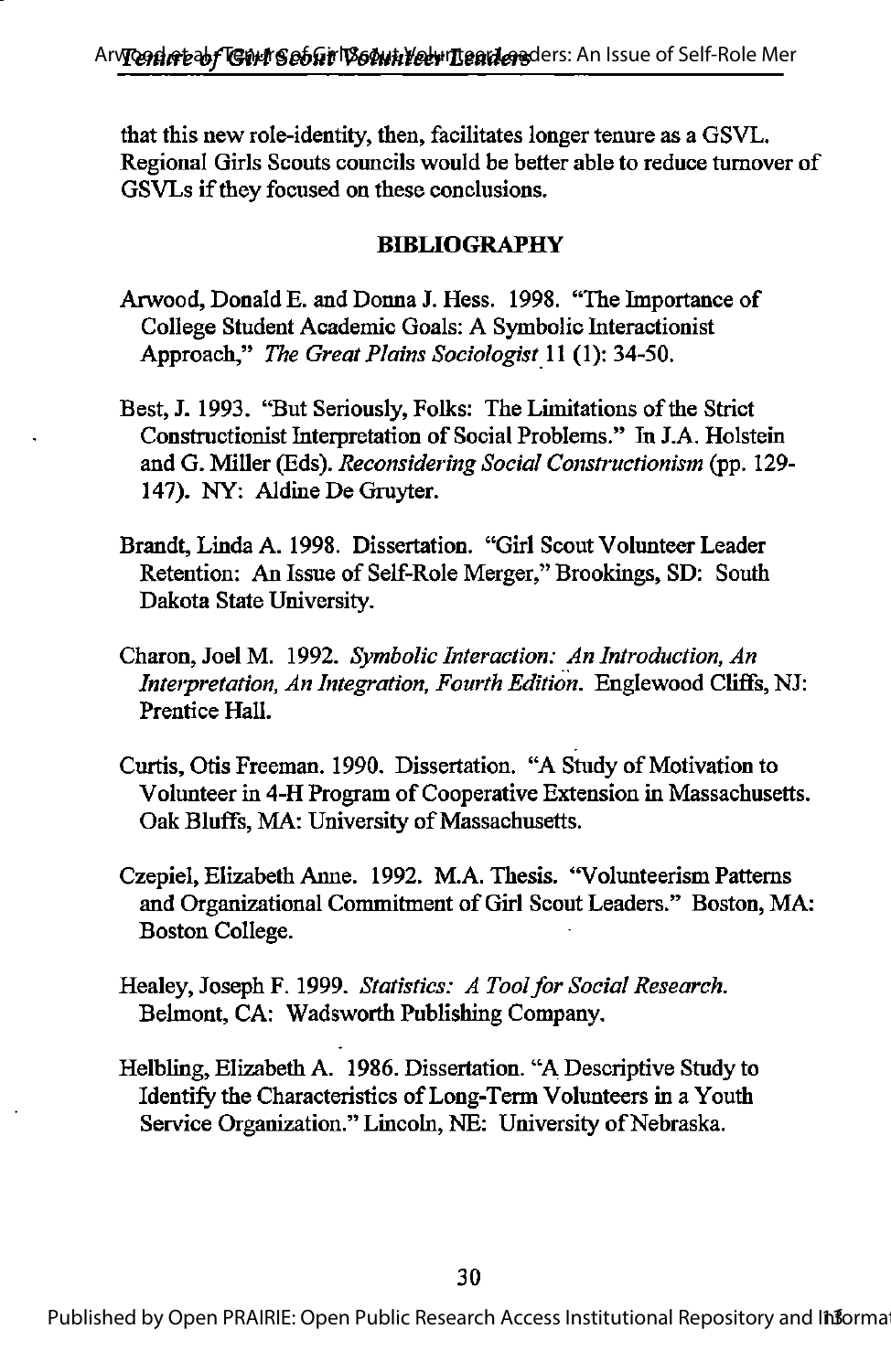- Henderson, Karla. 1979. Dissertation. "Motivations and Selected Characteristics of Adult Volunteers in Extension 4-H Youth Programs in Minnesota." Minneapolis, MN: University of Minnesota.
- Hewitt, John P. 1994. Self and Society: A Symbolic Interactionist Social Psychology, Sixth Edition. Boston: Allyn and Bacon.
- Karsky, Jason L., Donald E. Arwood and Cindi Penor Ceglian. 2000. "Stepmother Self-Role Incongruency in the Newly Formed Family: An Analysis of Stepmothers in the Great Plains," The Great Plains Sociologist 12 (1): 56-78.
- Knoke, David, and Randall Thomson. 1977. "Voluntary Association Membership Trends and the Family Life Cycle," Social Forces 56 (1): 48-65.
- McCall, George J. and J.L. Simmons. 1978. Identities and Interactions. NY: Free Press.
- Michener, H. Andrew, John D. DeLamater, and Shalom H. Schwartz. 1986. Social Psychology. San Diego, CA: Harcourt Brace Jovanovich.
- Oxenford, Douglas R. 1991. Dissertation. "Symbolic Interaction and the Social Self: Role Identity of Cub Scout Leaders," Columbus, OH: Ohio State University.
- Raskoff, Sally A. 1994. Dissertation. "Volunteering to \*Do Gender': Adult Volunteers in Girl Scouts," Los Angeles, CA: University of Southern California.

Rosenberg, Morris. 1979. Conceiving the Self. NY: Basic Books.

Serpe, Richard T. 1987. "Stability and Change in Self: A Structural Symbolic Interactionist Explanation," Social Psychology Quarterly 50 (1): 44.55.